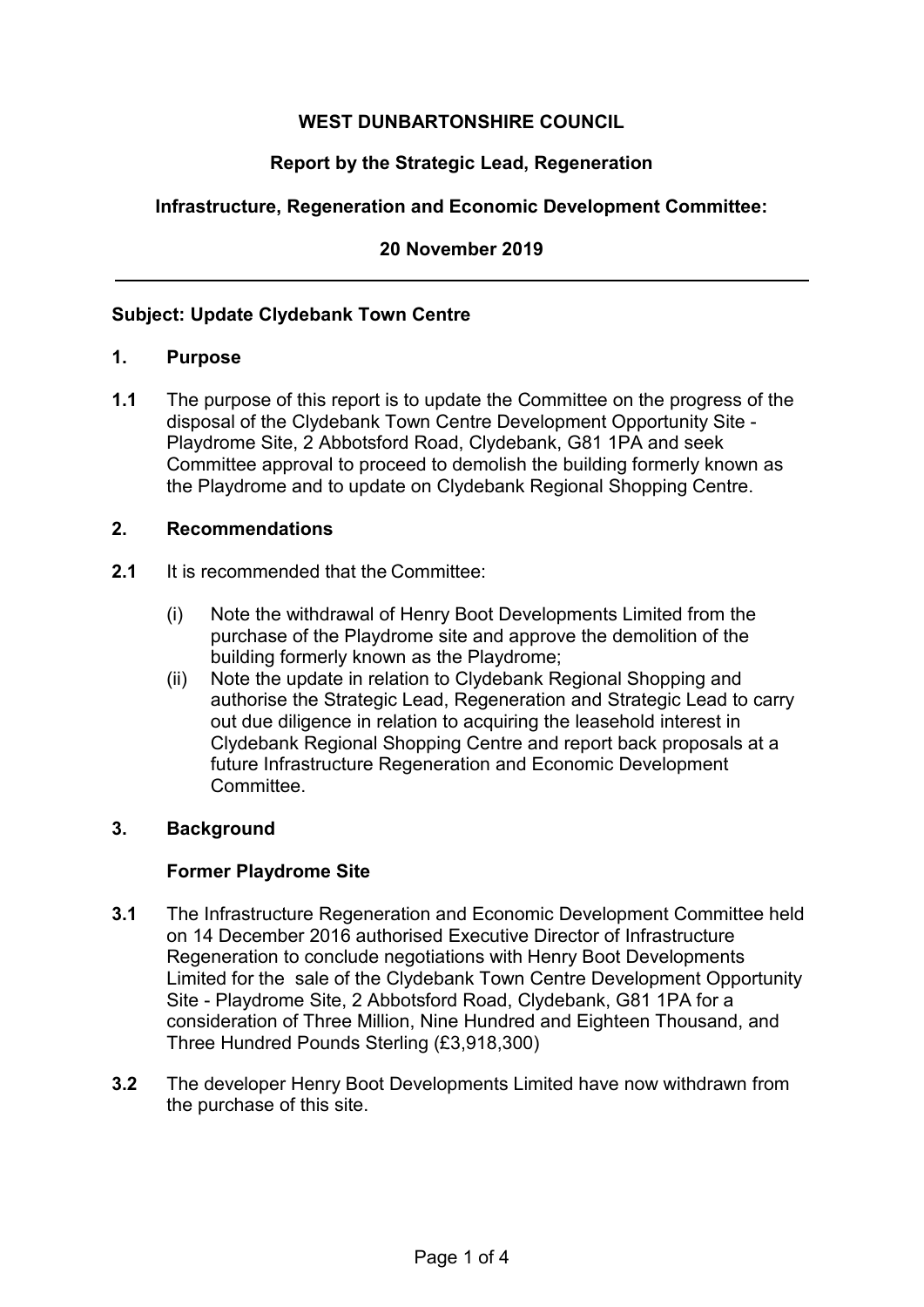## **Clyde Regional Shopping Centre**

- **3.3** Clyde Regional Shopping Centre is a key retail and leisure destination service the West of Scotland. The Centre has over 555,000 sq. ft of retail and leisure space. The Centre comprises of over 120 retail units, a 10 screen cinema and a parking provision for 2,500 vehicles.
- **3.4** The first phase of the centre opened in 1978 with extensions in 1980, 1987 and 2003. The original phase was comprehensively refurbished in 2003. The strong mix of retail and leisure units are anchored by Asda, Empire Cinema, Wilko, Primark and TJ Hughes.
- **3.5** Currently it has a low vacancy rate and recent letting activity highlights strong occupational demand with annual footfall of approximately 10 million visitors and a weekly footfall of almost 200,000 visitors.
- **3.6** The Property is held on five separate ground leases from West Dunbartonshire Council Expiring November 2103. The leases benefit from a tenant's option to extend to 16 August 2151. Currently West Dunbartonshire Council receive payment in respect of the ground rent payable is higher of £1.00 per annum, or 19.43% of net rental income payable quarterly in arrears.
- **3.7** The tenant benefits from a pre-emption right in the event that landlord wishes to dispose of their heritable interest.
- **3.8** The current leasehold was purchased by Cerberus in 2015 and is operated by managing agents Edinburgh House Ltd. Cerberus have approached West Dunbartonshire Council with a view to purchasing the leasehold interest.

### **4. Main Issues**

### **Former Playdrome Site**

- **4.1** The estimated cost of demolition exclusive of fees surveys and other costs is in the region of £380,000 based on 2016 prices and a tender process would be conducted in accordance with the Procurement Reform (Scotland) Act 2014 and Council's Standing Orders and Financial Regulations relating to Contracts. This budget for this demolition would sit under Building Upgrades budgetary line.
- **4.2** Following Henry Boot Developments Limited withdrawal from the proposed purchase, officers have reviewed the approach to marketing and now consider that it is advantageous to demolish the building formerly known as the Playdrome will allow a future report to come to Committee to market the site on a mixed use basis.
- **4.3** The Playdrome was closed in March 2017 and all services to the premises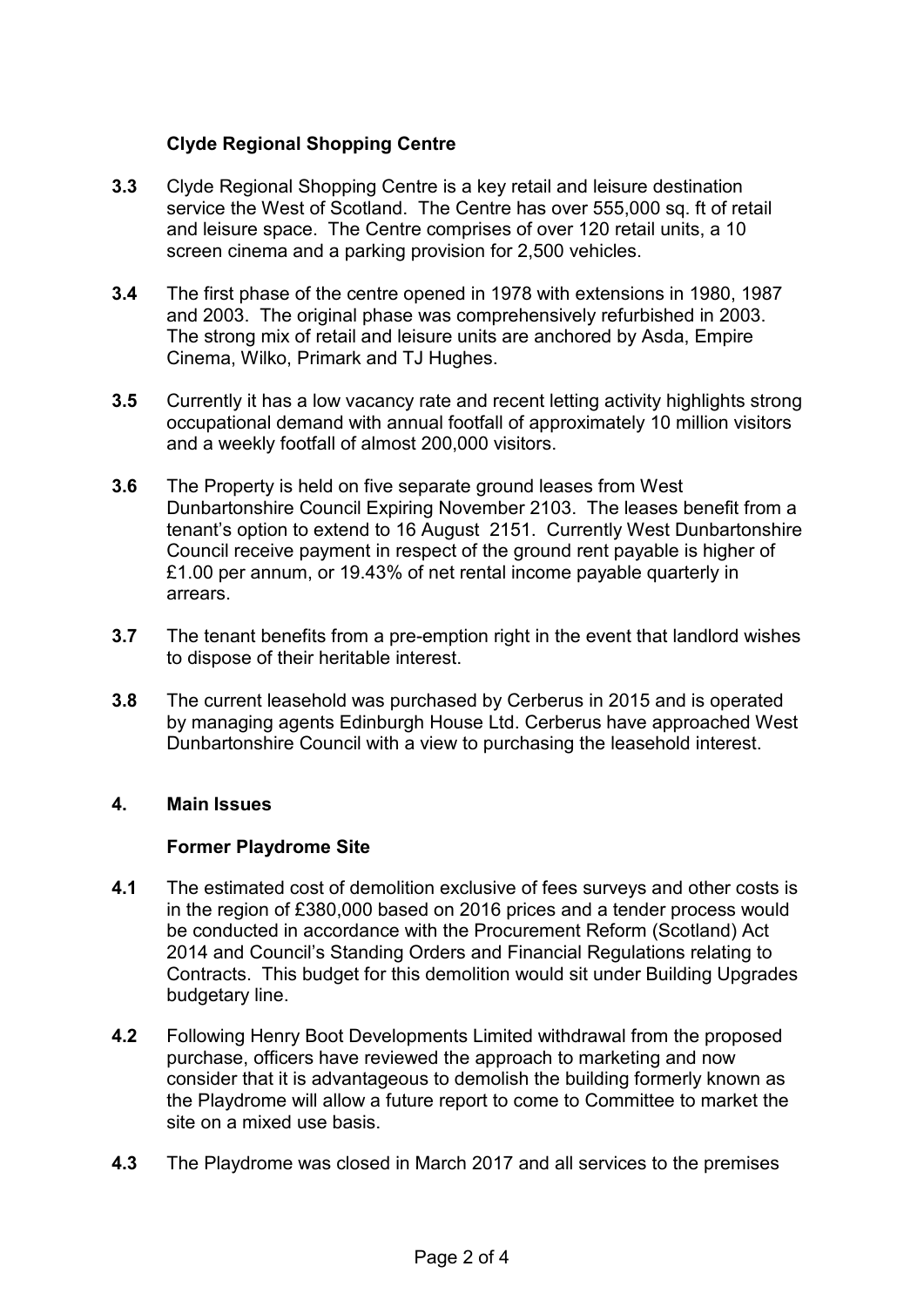were terminated in order to facilitate the necessary investigations to allow for a demolition contract to be specified. The property currently is held by the West Dunbartonshire Leisure Trust who are exempt from paying rates on operational properties. However the Council will ultimately be required to take possession of the property and thereafter pay empty rates until a future sale completes.

**4.4** The current Rateable Value for the property is £580,500 with a year 1 liability for empty rates at £214,000 and £256,000 thereafter.

## **Clyde Regional Shopping Centre**

- **4.5** Acquiring the long leasehold interest in the Centre allows West Dunbartonshire Council to simplify the ownership structure and assume better short term and long term control over the Centre.
- **4.6** A number of other councils in England & Wales have utilised this structure to take control of a declining shopping centre within their town centres in order to proactively transform and re-energise their town centre.
- **4.7** Direct ownership would allow WDC to adopt an active approach to manage the asset to arrest the decline in income. Include the Centre in part of a wider town centre regeneration plan, actively influence the repositioning of parts of the centre by increasing the leisure and food and beveridge provision, partially redevelopment or other asset management initiatives to re-energise the Centre. The current leaseholder does not appear to be willing to invest in the centre long terms and this will have a significant impact going forward.
- **4.8** Currently West Dunbartonshire Council has little ability to influence the business of the Centre but a proposed purchase of the existing leasehold would allow the Council WDC to assess and influence medium/long term proposals for (re)development in the Clydebank Town Centre along with other Council assets.

### **5. People Implications**

**5.1** There are no significant people implications other than the resources required by the Asset Management.

### **6. Financial and Procurement Implications**

- **6.1** The financial implications of the proposed demolition shall be funded from Building Upgrades budgetary line which is an existing capital budget.
- **6.3** The procurement implications are narrated at 4.1.

#### **7. Risk Analysis**

**7.1** The main risk in relation to the demolition is that should this not progress